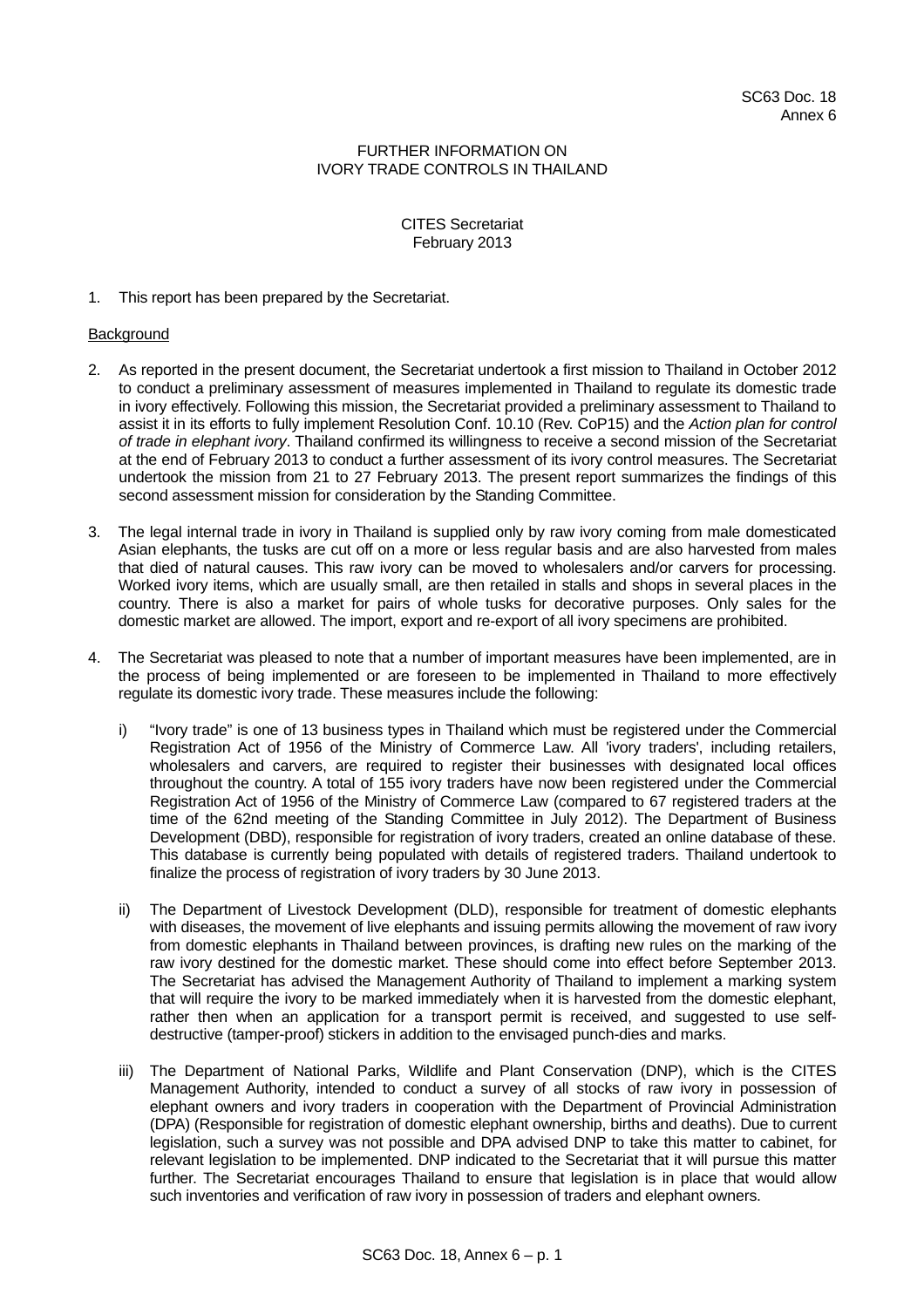- iv) In response to recommendations made by the Secretariat during its mission in October 2012, Thailand has developed colour-coded registers. In compliance with the domestic ivory trade accounting system that is being implemented, a raw material account, manufacturing account, product account, raw ivory records and manufacturing records must be maintained. The different registers developed for maintaining these accounts can be easily identified through the colour coded system. Each register, which also has its own unique serial number, will be used by ivory traders to record data as required for the different accounts. This represents a significant improvement over the system of loose documents on which ivory traders previously recorded such data. These registers are being distributed to all ivory traders to ensure that record keeping will be done in standardized official registers. DNP, together with other relevant departments, is organizing workshops for ivory traders to introduce and promote the new control system.
- v) DNP plans frequent inspections of all ivory traders to ensure that they comply with the regulations for domestic ivory trade. The new system will in the opinion of the Secretariat be effective only if staff from the departments involved are fully aware of their role and function with regard to the new system. The Secretariat recommends that legislation should be strengthened to empower DNP officials to enter and search premises and to seize any evidence of an offence, including of course ivory. It will be important for authorities to implement a zero tolerance policy in cases of non-compliance.
- vi) Adequate legislation or regulations that will provide for the suspension or revocation of licences where ivory traders or elephant owners violate applicable regulatory systems must be implemented.
- vii) The Wildlife Conservation Act and Elephant Act are currently in a process of amendment. The Management Authority indicated that this is a time-consuming process which must be done in compliance with the Constitution of the Kingdom of Thailand. It is recommended that authorities set clear time frames for steps to be taken to ensure that this process can be finalized expeditiously. The sample CITES Legislation Plan could be a useful model in this regard. These legal reforms will require strong political support and formal, clear commitments in this regard would be an important consideration.
- viii) In October 2012, DPA indicated that the process of listing the African elephant as a "protected species" under the existing Wildlife Act would be finalized by December 2012. This has not happened to date because the National Wildlife Board, which must approve this listing, has expired and a new Board has to be established. DPA ensured that the listing of African elephant would be a priority for the new Board. Current legislation prohibits domestic trade and possession of specimens of African elephant for commercial purposes, including ivory and products thereof. The listing of the African elephant as a "protected species" under the existing Wildlife Act, would ensure stricter penalties and controls, including for individuals found in illegal possession of specimens of African elephants, and the urgent finalization of this process is encouraged.
- ix) Since mid-2012, DPA has developed a comprehensive database, known as the Draft Animal Registration System, to record detailed information on domestic elephants. This database is currently being populated with data collected by 928 DPA registration offices throughout the country. 2,630 domestic elephants have to date been recorded in the database. It is foreseen that all domestic elephants will have been recorded by the end of May 2013.
- x) DPA has fully revised the elephant identification certificate that is currently used as a 'passport' for each individual domestic elephant. A new elephant identification book has been developed which contains very detailed information on individual domesticated elephants, including pictures of the elephant from different angles. This new elephant identification booklet will systematically be implemented and all old elephant identification certificates will be phased out. The booklet is linked to the DNA database indicated above, and makes provision for a section where DNA database related data can be recorded.
- xi) In accordance with current legislation, newborn domestic elephants must be registered when they reach maturity at the age of 8 years. DPA has however distributed an administrative Letter of Order encouraging the registration of newborn elephants within 90 days. Although registration of an elephant below the age of 8 years is still not compulsory, information suggests that elephant owners increasingly register new born elephants voluntarily since such registration holds several benefits for them. It is recognized that changes of the domestic elephant numbers in Thailand through birth or death need to be more strictly recorded and controlled, and that relevant rules and applicable penalties are outdated and insufficient. There is a commitment in DPA and other agencies to improve upon this situation.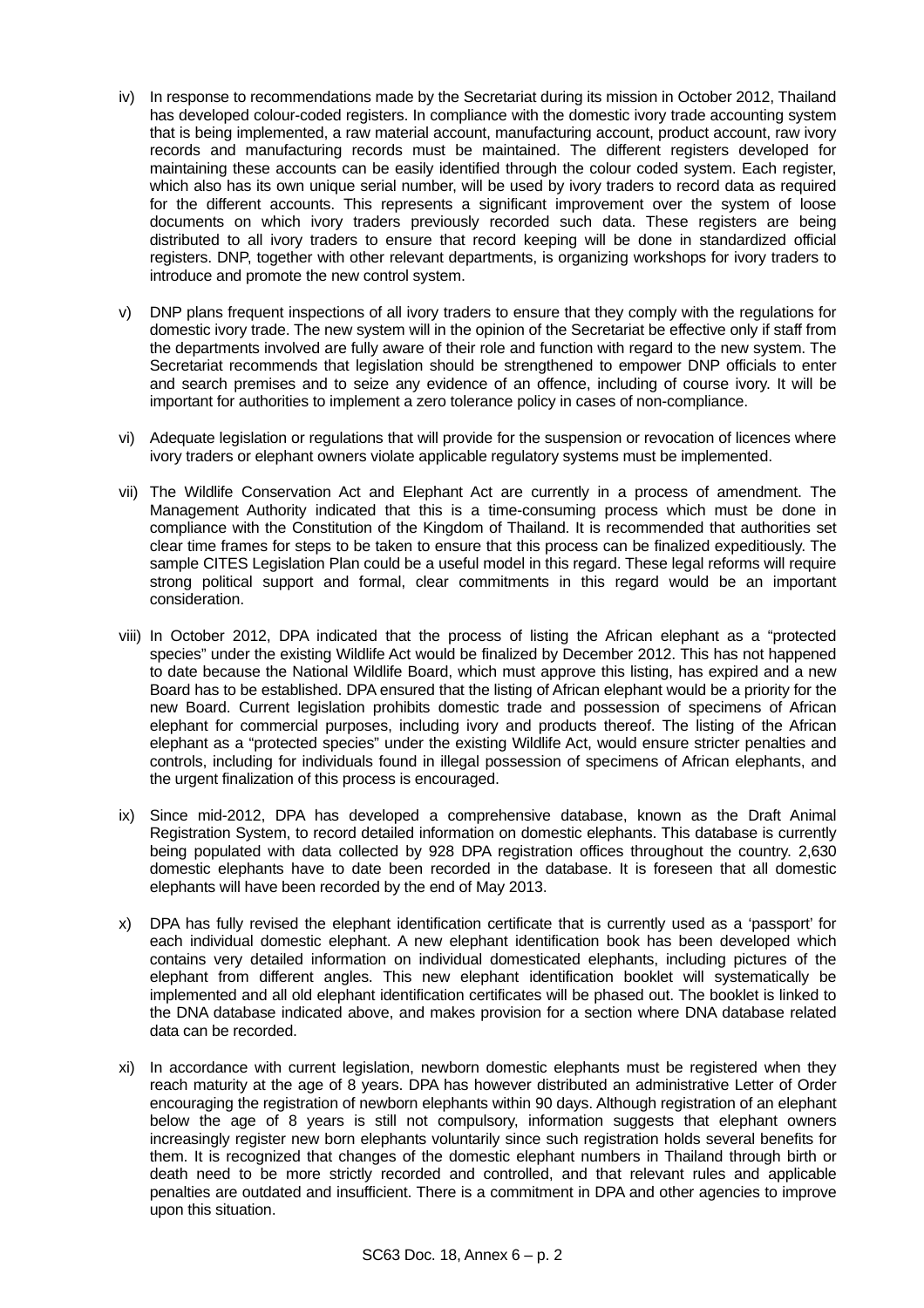- xii) DLD leads a microchipping programme for domestic elephants. It is estimated that 95% of all domestic elephants are currently microchipped. DLD also developed a DNA database for domestic elephants (*inter alia* to verify parental relationships between live elephants and to incorporate individual DNA profiles in the identification booklet mentioned above). DNA samples have been collected from approximately 2,000 domestic elephants to date. Further to this, DNP has established a DNA database for wild elephants and the DNP laboratory is able to distinguish between Asian and African ivory and to determine the place of origin of wild elephants and ivory from wild elephants within Thailand. Although the DLD and DPN projects are still relatively new, the Secretariat believe that the resulting DNA databases will significantly contribute to Thailand's ability to combat illegal live elephant trade and illegal trade in ivory.
- xiii) The regulation of domestic ivory trade in Thailand is quite complex in the light of the fact that five different departments are involved in the process. A National Thai CITES Committee was established and the Director Generals of the different departments responsible for the regulation of domestic ivory trade and the control of live elephants are represented on this committee, which meet at least once every three months. The Secretariat believes that Thailand should consider a more integrated system for regulating and controlling its domestic ivory trade, which will facilitate an increasingly coordinated and structured implementation of the system.
- xiv) International collaboration to identify the actors and illegal trade routes involved in large confiscated shipments is ongoing on an *ad hoc* basis and room for improvement exist. The use of specialized investigation techniques, such as controlled deliveries, to facilitate the investigation of criminal group members along the entire crime chain to the fullest extend possible, seem to be limited. Law enforcement authorities in Thailand are encouraged to increasingly use specialized investigation techniques, as appropriate.
- xv) Information suggests that illegal trade in live elephants continues to exist between Thailand and some of its neighbouring countries, and more frequent, collaborative and efficient border controls to verify movements of live elephants as well as illegal ivory would be desirable. The Secretariat believes that the new measures being implemented within Thailand, as described in the present report, can play an important role in this regard. Strong deterrent penalties should be imposed on those found to be involved in the illegal trade.
- xvi) DNP informed the Secretariat that it intended to construct a new storehouse for confiscated ivory. The Secretariat learned that some seized ivory disappeared from current holding facilities in Thailand and believe that this is a timely initiative.
- xvii) The Secretariat is aware of reports suggesting that the amount of worked ivory being offered for sale in Thailand may be too large to come from the limited stocks of raw ivory that are legally available from domesticated male Asian elephants. This would suggest that ivory from outside Thailand, and presumably from African elephants, is smuggled into the country for carving and further retail under the disguise of the legal market. These allegations need to be carefully investigated along the entire ivory trade supply chain, from live elephants to raw and semi-worked ivory to carved items, using all the tools and control mechanisms that are being deployed as described above, combined with frequent verifications using forensic techniques. While Thai authorities informed about occasional, unannounced controls of ivory retail outlets and regular checks on live elephants, these actions seem rather disjoint and not sufficiently harmonized or integrated to obtain full transparency of the ivory supply chain.
- 5. A number of activities are currently being undertaken to develop and implement a system to more effectively regulate the domestic ivory trade in Thailand and to better combat illegal international trade in ivory. Significant efforts are made to educate relevant staff and traders with regard to this new system and the Secretariat believes that continued outreach and capacity building for all stakeholders, from ivory traders to staff responsible for verifications and controls, remains vital. The Secretariat is further of the opinion that more could be done to ensure that there is efficient control of all the raw and semi-worked ivory in Thailand's domestic market. It should be noted that the current measures to regulate raw ivory in the possession of elephant owners and ivory trades are not yet fully adequate. For example, although a permit is required for the movement of raw ivory from one province to another, there are limited provisions for movement or trade of raw ivory within provinces. The new elephant identification book, which makes provision for the recording of all business records and any harvesting of or trade in ivory from domesticated elephants, combined with strict recording of changes in characteristics of the elephant and its tusks, the marking of all raw ivory harvested from domestic elephants, thorough record keeping through the ivory